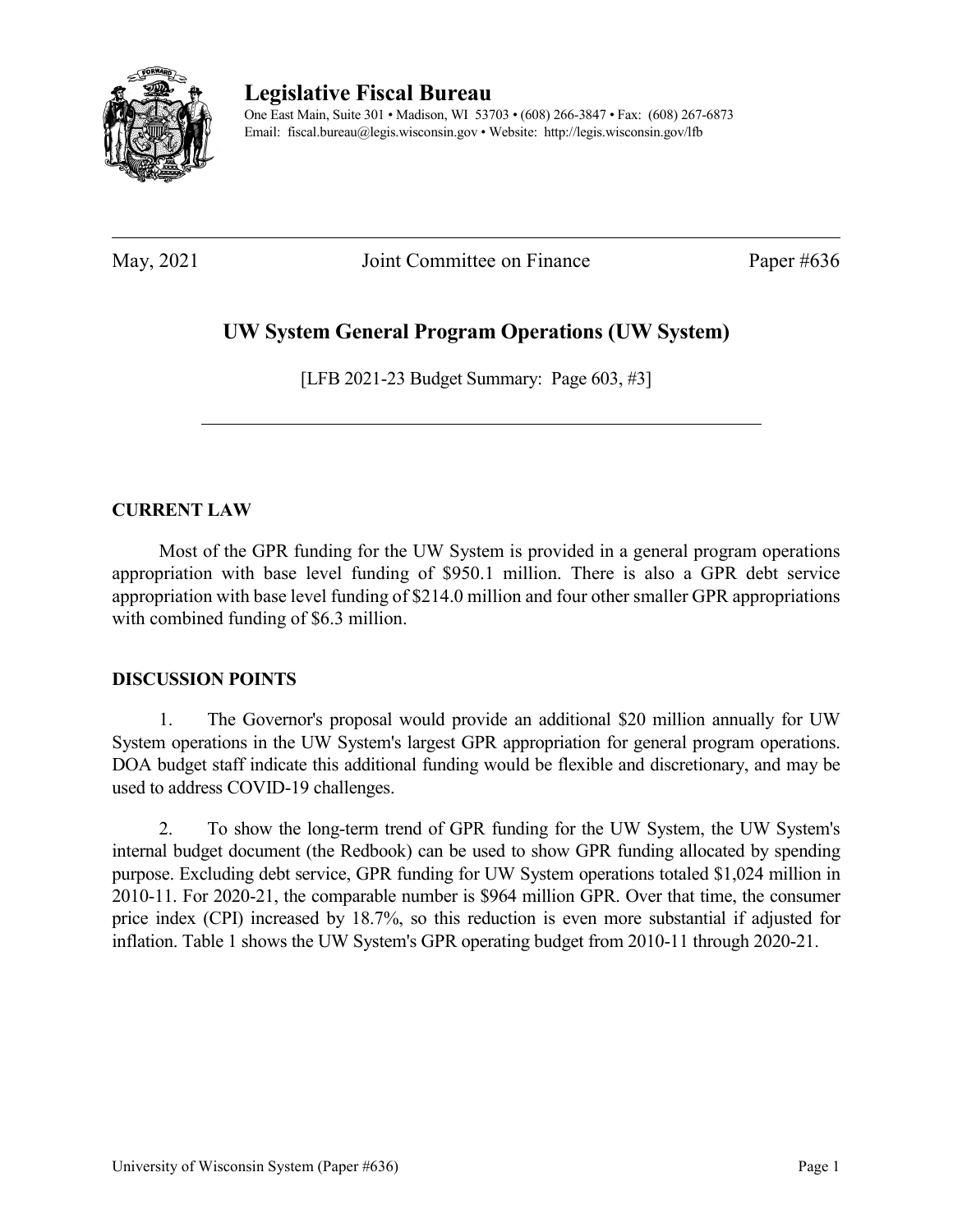#### **TABLE 1**

### **UW System GPR Operating Budget Excluding Debt Service (in Millions)**

| Fiscal Year | Amount    | Fiscal Year | Amount  |
|-------------|-----------|-------------|---------|
| 2010-11     | \$1,023.9 | 2016-17     | \$832.9 |
| 2011-12     | 903.1     | 2017-18     | 840.4   |
| 2012-13     | 930.5     | 2018-19     | 904.5   |
| 2013-14     | 915.5     | 2019-20     | 936.2   |
| 2014-15     | 933.1     | 2020-21     | 963.5   |
| 2015-16     | 802.5     |             |         |

3. Since spring, 2020, the COVID-19 pandemic has had a significant impact on UW System's operations and financial condition. Beginning in March, 2020, UW System institutions began taking a series of actions in response to the pandemic. These included: recalling spring study abroad students, suspending spring study abroad programs, and cancelling summer study abroad programs; cancelling University-sponsored travel, including athletic travel (UW System estimates reduced travel reimbursements will have generated approximately \$34 million in cost savings by the end of May, 2021); closing residence halls (with some exceptions for students unable to find alternative lodging, or for those with special approval); limiting access to campus buildings to essential personnel with non-essential employees telecommuting; cancelling campus events; moving spring and summer instruction to online/alternative delivery; and providing select campus buildings for state and local government or health system use (for example, UW-Stevens Point's Hyler Hall was available for city emergency management services use).

4. To address fiscal challenges due to COVID-19, the Board of Regents authorized the UW System to implement a variety of workforce reduction and cost-saving measures, including furloughs. Furloughed employees remain in employment status and are eligible to continue their health insurance benefits. UW System estimates that employee furloughs will have generated \$65.3 million in savings through May, 2021.

5. Through summer 2020, classes remained online, with some in-person instruction resuming in fall, 2020 with social distancing guidelines and testing procedures in place. According to the UW System President's office, the UW System has taken a lead role in expanding COVID-19 testing in Wisconsin. The UW System Emergency Operation Center (EOC) provides updated data online regarding coronavirus statistics and a snapshot of COVID-19 testing from each campus is available daily through the coronavirus dashboard. In November, 2020, the System's universities opened surge testing sites in partnership with the U.S. Department of Health and Human Services, which has provided 250,000 rapid-results antigen tests that provide a result within 15 minutes. These testing sites are free and open to the general public. As of April 10, 2021, UW System institutions had conducted over one million COVID-19 tests on UW System campuses including rapid-results antigen tests.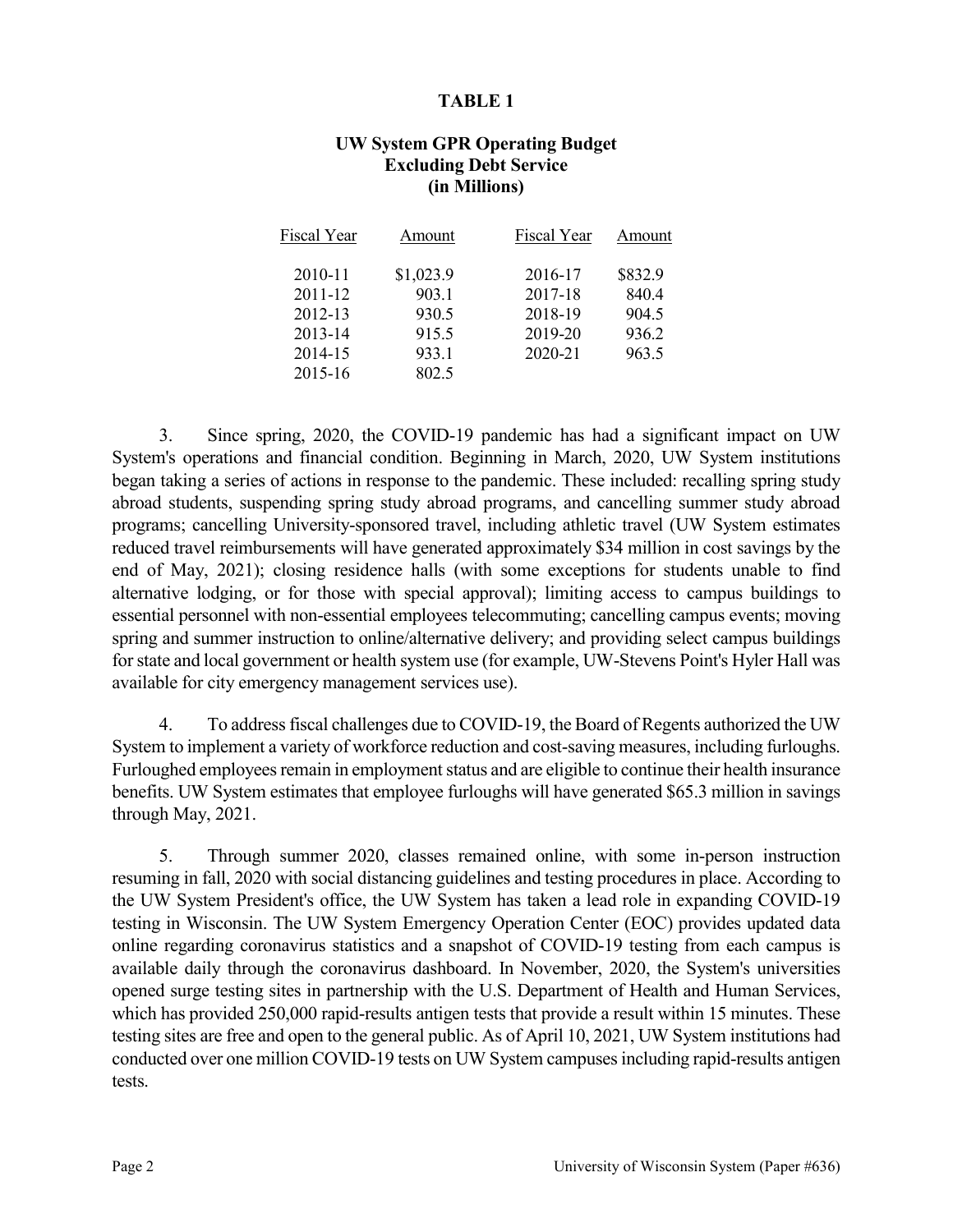6. Through May, 2021, UW estimates a loss of \$272.8 million in forgone auxiliary revenues (such as housing and dining revenue), with over 50% attributed to UW-Madison. Additionally, UW System estimates approximately \$34.8 million in lost revenues from COVID-19 related enrollment declines. Other significant costs include testing, personal protective equipment (PPE), and technology/telecommuting. In addition to lost revenues and other financial impacts of the pandemic, UW System was also required by the Department of Administration to lapse \$41 million in fiscal year 2019-20 and \$45 million in 2020-21 to the general fund. Including required lapses, UW estimates total expenses and revenue losses associated with COVID-19 will reach approximately \$534 million through May, 2021, as shown in Table 2, after taking into account cost savings and expenditure reductions from travel restrictions, hiring controls, and other savings including utility savings, debt refinancing, renegotiated contracts, and supply spending controls.

#### **TABLE 2**

### **UW System Estimated COVID-19-Related Expenses and Lost Revenue through May, 2021 (\$ in Millions)**

| Lost Auxiliary and Other Revenues                 | \$272.8 |
|---------------------------------------------------|---------|
| Net COVID-related Expenses                        | 131.5   |
| Required State Lapses and Unfunded FY20 Pay Plan* | 94.8    |
| COVID-related enrollment (tuition) loss           | 34.8    |
| Total                                             | \$533.9 |

\*Includes \$8.8 million in payplan increases UW had anticipated would be covered by DOA but were not.

7. Over the past year, the federal government has passed three coronavirus relief measures: the CARES Act in March, 2020, the Coronavirus Response and Relief Supplemental Appropriations (CRSA) Act in December, 2020, and the American Rescue Plan Act (ARPA) in March, 2021. Each of these acts provided funds to higher institutions to address the impacts of the coronavirus. Through these three acts, UW System received a total of nearly \$600 million in federal funds, including approximately \$232 million provided for direct aid to students and \$73 million for COVID-19 testing.

8. As shown in Table 3, UW System estimates the net financial impact of the COVID-19 pandemic at approximately \$168 million through May, 2021. UW System notes that the federal funding is one-time funding meant to assist higher educational institutions in mitigating losses from the pandemic through the fall, 2021. COVID-19 testing is expected to continue at all UW institutions for the duration of the spring 2021 semester and UW System is also partnering with the state to implement vaccination sites at UW System locations. As ongoing costs associated with COVID-19 may continue into the 2021-23 biennium, it could be argued additional funding should be provided each year. UW System also notes they are continuing with cost reductions and monitoring cash flow and available resources. Providing an additional \$20 million annually would also provide an increase to UW System base funding.